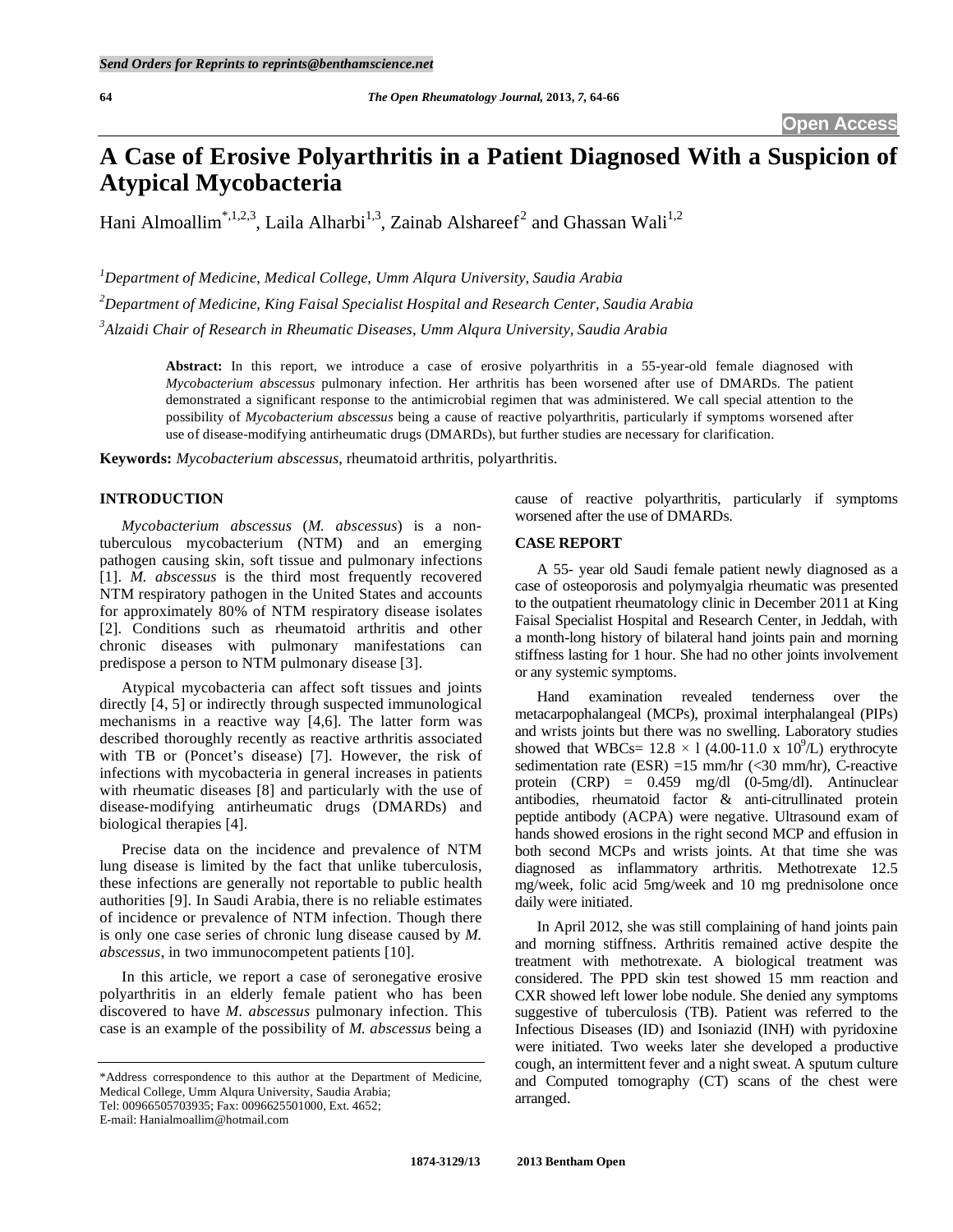In her follow up in June 2012 with ID service, only one culture showed acid-fast bacilli of atypical mycobacterium further identification grew *M. abscessus.* Polymerase chain reaction (PCR) for mycobacterium was negative. The patient did not meet the American Thoracic Society (ATS) criteria for NTM [11]. The sputum culture was repeated. She was maintained on INH. Meanwhile, it was considered that probably she had transient infectious process. In July 2012, a biological treatment was initiated, Etanercept; which is a TNF blocker (Enbrel) administered at a dose of 50 mg subcutaneous every one week.

 On her follow up in September 2012, she demonstrated improvement in her arthritis but still had nonspecific symptoms with vague history of productive cough, intermittent undocumented fever, weight loss (4 kg) and the new development of chest pain. The decision was made to continue on Enbrel while she was being worked up for the presence of NTM.

 By the end of September 2012 the repeated culture grew Mycobacterium Avium Complex (MAC) isolation. CT-chest showed left pleural-based granuloma. The ID service evaluation considered *M. abscessus* as the likely atypical mycobacterium causing the symptoms and MAC was considered as a contamination. Azithromax, ciprofloxacin and doxycycline were initiated as a treatment for *M. abscessus.* The biological therapy was discontinued.

 In November 2012, she had the same non-specific complaints of productive cough and intermittent undocumented fever with no improvement on the antibiotic regimen that was given. Ethmbutol was added to add further coverage to include MAC but it was discontinued after one month. The subsequent culture was negative.

 In December 2012, she newly developed aziothromax allergic reaction in form of gastrointestinal upset. The first culture and sensitivity showed intermediate resistant to Aziothromax. Therefore, linezolid was initiated and Aziothromax was discontinued.

 In January 2013 with her follow up in rheumatology clinic, her symptoms improved. She gained 2Kg and her appetite was back to normal. She demonstrated significant improvement in her joint symptoms. The ultrasound exam of hands showed mild effusion in her joints. She remained off Enbrel and we decided to continue on the same treatment with follow up.

### **DISCUSSION**

 It was a challenge to diagnose an infection caused by NTM as it requires a high index of suspicion. Acid-fast stains are often negative. Thus the organism is not typically detected in routine bacterial culture [12]. A single positive sputum culture, especially with a small number of organisms, is generally regarded as an indeterminate diagnosis of NTM lung disease. Patients should have at least three sputum specimens collected on separate days and analyzed for AFB to optimize positive predictive value of sputum analysis [2]. In the patient reported here there was only one positive culture while the diagnostic criteria established by the ATS in1997 required 2 or more cultures that were positive for the pathogen [11].

 The chest radiograph from patients with *M. abscessus* lung disease usually shows multilobar, patchy, reticulonodular, or mixed interstitial–alveolar opacities with upper lobe

predominance. Cavitation occurs in only approximately 15% of cases [2]. HRCT of the lung frequently shows associated cylindrical bronchiectasis and multiple small (<5 mm) nodules. Overall, the radiographic pattern is similar to the nodular bronchiectatic form of MAC lung disease [2]. However, the chest radiograph of our patient here demonstrated tiny opacities at the left lower lung and a pleural based nodule of the same side in the chest high-resolution computed tomography (HRCT) scan. The classical radiological findings of NTM infections in the HRCT are cylindrical bronchiectasis and multiple small  $\langle$ <5 mm) nodules with upper lobe predominance [2]. Recently, two cases from Saudi Arabia about a NTM lung infection without arthritis showed fibronodular infiltration in the radiological imaging [10]. There is a single pleural base nodule with erosive polyarthritis in the case presented here. We could not find a similar presentation following a thorough literature search.

 Inflammatory markers such as ESR or CRP are normal in about 60% of patients with early RA [13]. In the case presented here, CRP level was normal based on the value of our laboratories (0-5mg/L). Despite this normal level, the patient had erosive polyarthritis and was suspected to have a NTM infection. Nevertheless, the CRP level may be used as a marker of significant bacterial infection [14].

 Macrolides, such as clarithromycin and azithromycin (AZM), are frequently the only oral antibiotics that are active against *M. abscessus* [15]. *M. abscessus* isolates are uniformly resistant to the standard anti-tuberculous agents [2]. Treatment for *M. abscessus* was initiated for the patient reported here with azithromax, ciprofloxacin and doxycycline. The second positive culture that isolated MAC was considered as a contamination as supported by other reports [16]. MAC is a co-infection in approximately 15% of patients with *M. abscessus* lung disease [9]. This is the explanation of Ethambutol trial in this case report. The patient showed no improvement so she was retained back to cover only *M. abscessus* that were effective in improving her condition. It was concluded that the treatment should be based on *M. abscessus* despite the lack of definitive diagnosis as suggested by ATS [11]. It was planned to continue minimum of 2-4 months on a combination antibiotic therapy as recommended [9, 17] hoping to reach 80.5% successful treatment outcome as reported [17].

 The relationship between rheumatic diseases and infectious etiologies has been an area for extensive research. In a study where joint tissue of RA patients was screened for bacteria using sensitive pan-bacteria PCR, no bacterial DNA was found [18]. However, a bacterial cell wall component, muramic acid, was detectable in few RA and OA patients in the same cohort [19]. Several studies have implicated bacterial cell wall components as having multiple immunologic activities that may contribute to joint inflammation [20]. We did not perform a bacterial cell wall study in the presented case. However, the association between bacterial cell wall components and reactive arthritis could be a form of typeIII hypersensitivity reaction.

 On the one hand, *M. abscessus* in the case presented here may have played a triggering role in inducing erosive polyarthritis through possibly breaking tolerance to selfantigens. This might be through nonspecific mechanisms not related to the classical molecular mimicry [20]. On the other hand, polyarthritis in the patient presented here had been present for a long time and resulted in development of erosions. RA is a likely diagnosis with this possibility and serves simply as a risk